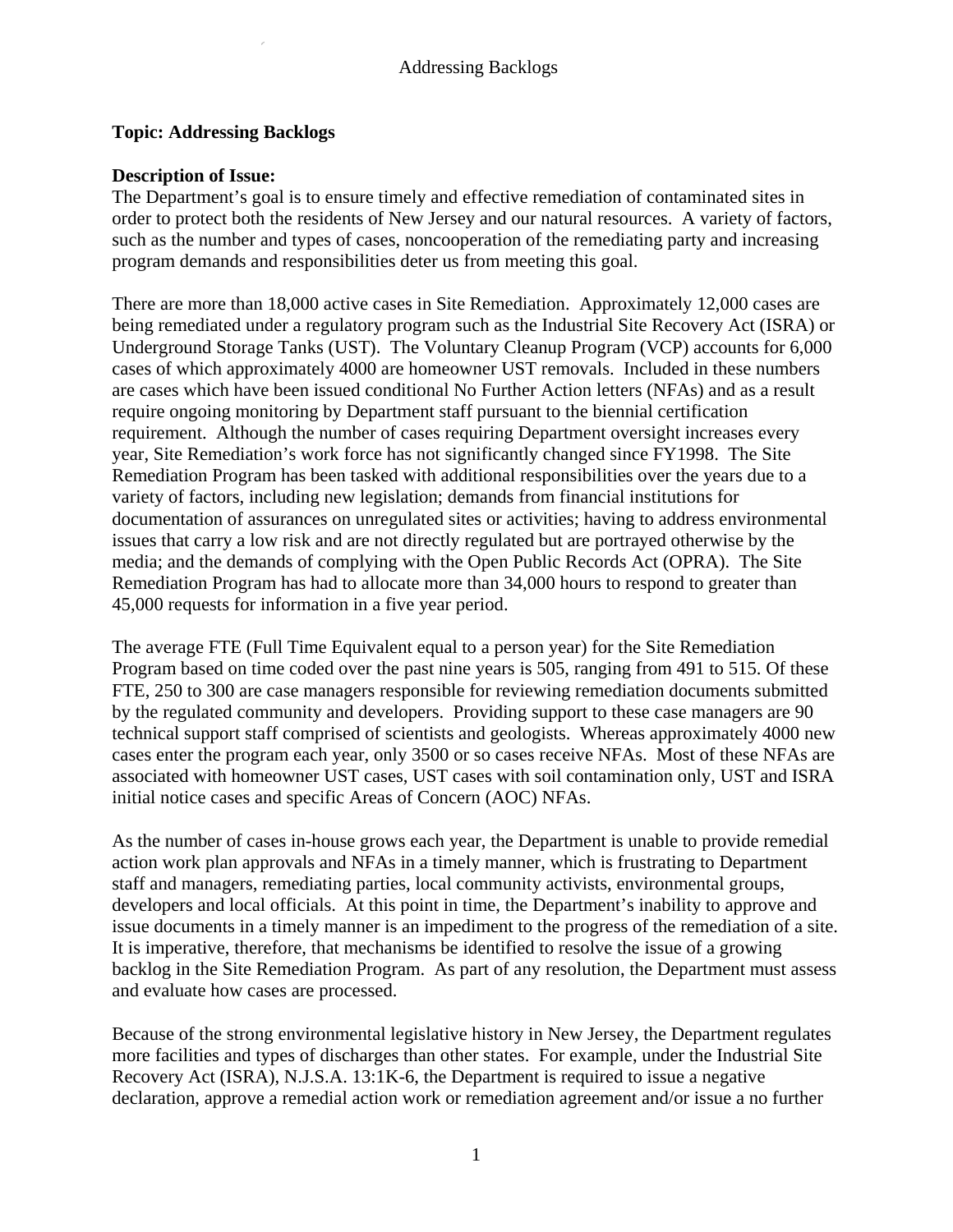action letter for any industrial establishment planning to close or transfer ownership of operations. Under the UST program, the Department regulates the installation, modification, monitoring and testing of underground storage tanks and oversees the cleanup associated with any leaking tank. The Department also processes loans and grants for the upgrade, closure or remediation associated with regulated or unregulated tanks and assistance in the remediation of brownfield sites. In 2007, the Department received 178 applications for 113 projects and approved more than \$39 million from the Hazardous Discharge Site Remediation Fund (HDSRF) and received 666 applications and approved more than \$7.8 million from the UST fund.

# **DEP's Current Authority:**

The Spill Compensation and Control Act (Spill Act), N.J.S.A. 58:10-23.11 et seq., regulates all discharges of hazardous substances without regard to who was responsible for the discharge. That is, the requirements of the Spill Act apply equally to industrial facilities and homeowners. Further, unlike other states, there is no diminimus discharge limit at which the requirements of the Spill Act do not apply. The Spill Act provides that the Department may allow a responsible party to remediate a contaminated site.

The Brownfield and Contaminated Site Remediation Act (Brownfield Act), N.J.S.A. 58:10B-1 et seq., provides that the Department may issue a NFA letter to a person responsible for conducting the remediation upon a finding that, based upon Department evaluation of the historical use of a particular site or any other investigation or remediation performed by the person that the Department deems necessary, the contamination has been remediated in accordance with applicable Department remediation regulations. The NFA establishes compliance with the Industrial Site Recovery Act rules, N.J.A.C. 7:26B, the Underground Storage Tank rules, N.J.A.C 7:14B, an Administrative Consent Order or a Judicial Order. The Brownfield Act also establishes the Hazardous Discharge Site Remediation Fund. Moneys in the fund provide financial assistance or grants to persons who cannot establish a remediation funding source for the full amount of a remediation.

The Industrial Site Recovery Act (ISRA), N.J.S.A. 13:1K-6, requires that an owner or operator of an industrial establishment planning to close operations or transfer ownership of operations obtain a cleanup plan approval before the transfer or upon the closing of the property and establish a funding source for the cleanup. Any remediation shall be conducted in accordance with criteria, procedures, and time schedules established by the department. ISRA requires owners or operators of an industrial establishment planning to close or transfer ownership or operations to notify the Department. After submittal of the notice, the industrial establishment must obtain an approved negative declaration, remedial action workplan, no further action letter, or remediation agreement from the Department.

The Underground Storage of Hazardous Substances Act (N.J.S.A. 58:10A-21) established the Underground Storage Tank program to provide for the registration, installation and modification as well as and the systematic testing and monitoring of underground storage tanks to detect discharges. Amendments to the Underground Storage Tank Act, (N.J.S.A. 58:10A-37.1) established the program to provide loans and grants to eligible owners and operators of regulated and non-regulated petroleum underground storage tanks (UST). Funding is provided to help finance project costs for the upgrade and closure of regulated underground storage tanks and remediation of discharges from regulated and non-regulated underground storage tanks. Further,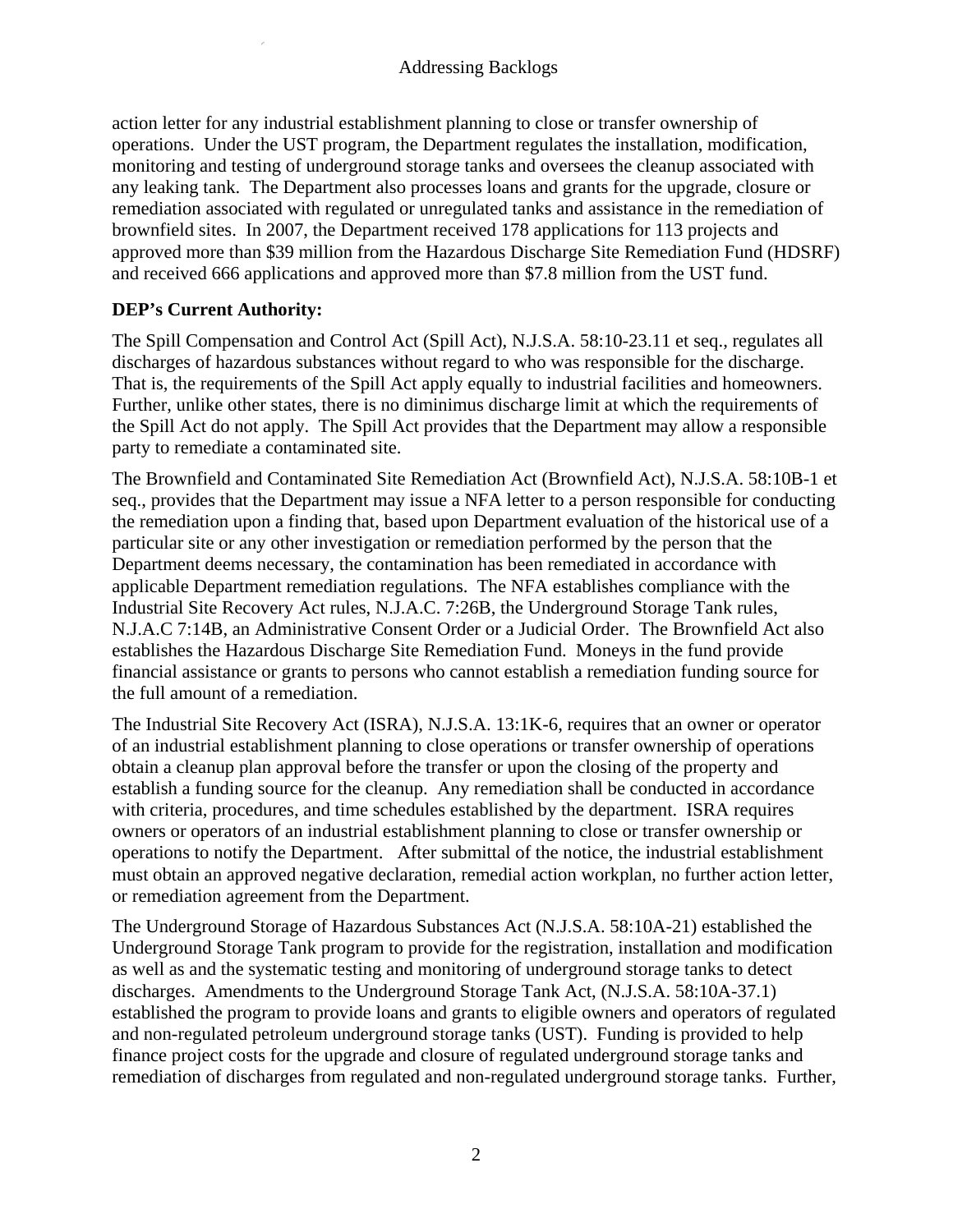persons who provide services on regulated and non-regulated USTs must be certified by the Department pursuant N.J.S.A. 58:24.1 et seq.

To meet the environmental requirements of the Department of Children and Families regulations, child care facilities must obtain a No Further Action Letter from the Department before a license to operate can be issued or renewed.

## **Background:**

A No Further Action letter (NFA) is a determination by the Department that based upon an evaluation of the historical use of a site, or an area of the site, and any action deemed necessary by the Department, any discharged contaminants present at the site have been remediated in accordance with applicable remediation regulations. NFAs were traditionally provided by the Department to confirm that a remediation was appropriately completed. Amendments to the Spill Act in 1993 provides that a person who purchases a property after 1993 is not liable under the Act if that person establishes that they had no reason to know that any hazardous substance had been discharged. In order to meet this criterion, the Act requires that a potential purchaser of a property perform a preliminary assessment and site investigation in accordance with Department regulations. Potential purchasers conduct the investigation and request an NFA from the Department to confirm the results and protect themselves from future liabilities. As a result of this amendment, NFAs are not only requested when a discharge has occurred and a site subsequently remediated, but also when no documented discharge has occurred. Further, NFAs are now being requested for both regulated and unregulated activities.

In order to obtain an NFA, a person responsible for conducting the remediation must submit documentation to the Department for its review establishing either that there is no contamination at the site or that the contamination at the site has been remediated in accordance with the Department's Technical Requirements for Site Remediation, N.J.A.C. 7:26E. The NFA is necessary as evidence that the site does not pose a threat to public health and the environment. Throughout the years, market pressure has led to parties requesting NFAs in order to complete financial or real estate transactions. This is especially true of homeowners with unregulated heating oil tank systems. Often lending institutions require a NFA indicating that there is no contamination at the home before they approve a mortgage. These NFAs are being requested regardless of whether a site is contaminated or not. Simply the existence of a tank on a property drives the request for a NFA. NFAs are being required even when there will be no mortgage because of perceived liability issues. Therefore, obtaining a NFA becomes necessary to sell a home. Due to the caseload in the Department, it can take from six to 12 months to issue an NFA for these cases and in many instances delay the real estate transaction accordingly. The case managers who are processing NFAs for homeowners so that real estate transactions can proceed, are the same case managers processing documents for commercial, industrial or brownfield sites. These transactional NFAs are greatly increasing the cases requiring Department action and compounding the Department's backlog.

In addition to transactional NFA requests, the Department's Voluntary Cleanup Program (VCP) and growing interest in brownfields redevelopment have contributed to a significant increase in cases. Under the VCP, a party conducting a cleanup enters into a Memorandum of Agreement with the Department to establish the scope of cleanup activities. Such activities could range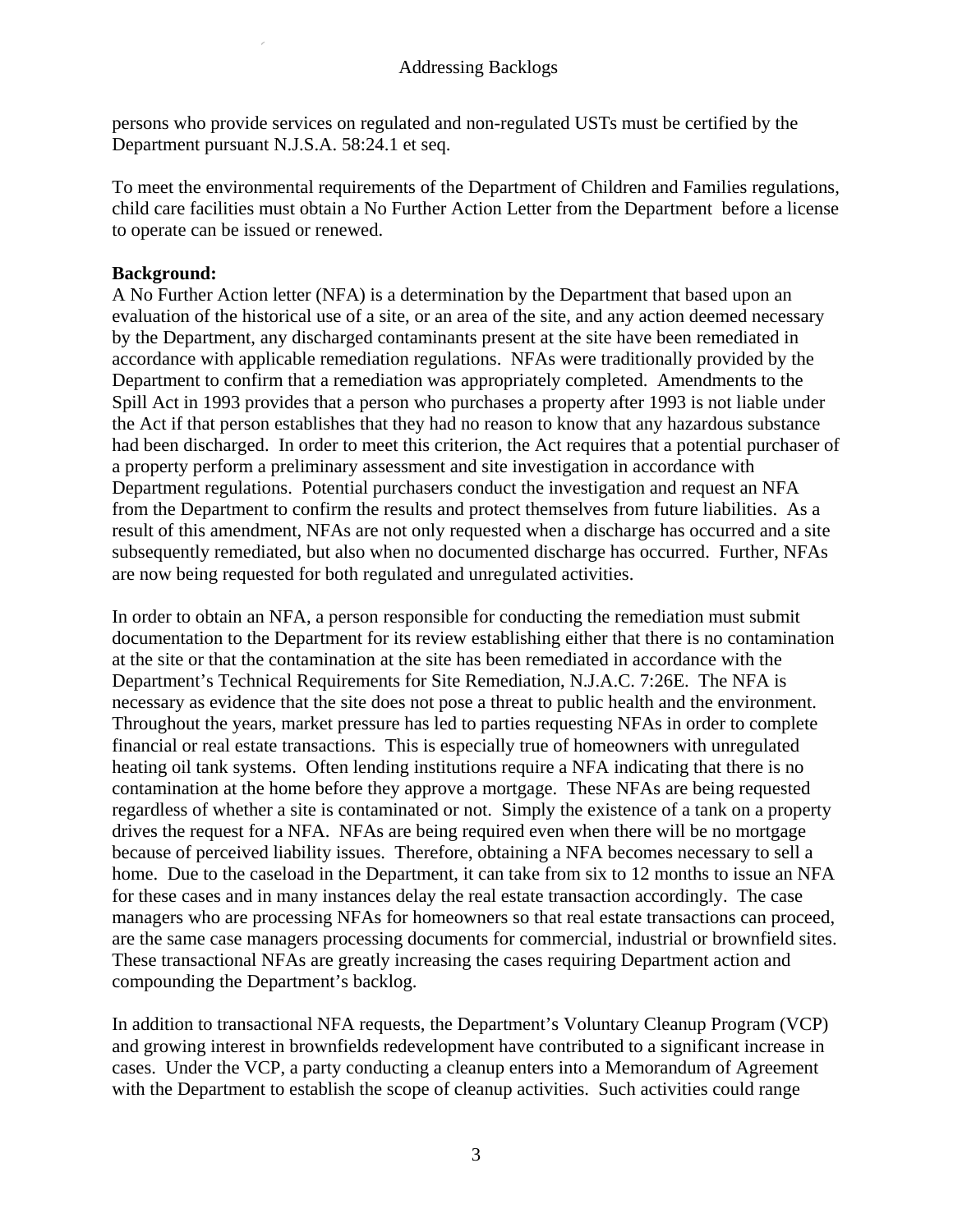from a preliminary assessment and site investigation to determine if contamination exists at a site, to remedial actions necessary to clean up the site.

The demands on a case manager are greater than just reviewing and approving documents. Case mangers assist responsible parties or potential purchasers of properties in determining how properties can be used in the future. They also provide the technical support for the UST and HDSRF funding program. Case mangers arrange and attend public meetings, provide community relations with regular outreach, respond to press inquiries and OPRA requests and maintain data in the Department tracking system so that information is readily available to not only Department personnel but to the public. These are all tasks that are necessary but take away from the review and processing of documents.

Lastly, for a variety of reasons, many cases required to undergo remediation under ISRA, UST, CERCLA and RCRA have been slow to exit the system as remediated sites with NFAs. This may be due to a variety of factors. A recalcitrant responsible party can delay the completion of a remediation for years, or even decades. The ecological concerns of a site or adjacent areas, such as wetlands or waterbodies, can contribute to the complexity of a case. As the complexity of a site increases, so too does the complexity of the submittal and the subsequent review and approval of documents. The media impacted by contamination or the type of contaminant can also contribute to the complexity and duration of a case. A case that only impacts soils can be remediated faster than one impacting groundwater. For a complex case, the process of delineating contamination can take years and the actual remediation can take decades. A case can remain with the Department for years after an implemented remediation while the long-term effectiveness of the remedy is ascertained. For example, a groundwater recovery system must be inspected on a regular basis to ensure that the flow is being captured and the contaminant concentrations are reducing and approaching the standards. As the number of cases continuing to come in to the Department is combined with the number of active cases, it is apparent that the Department will never have sufficient resources to inspect and monitor all the sites. Therefore, it is imperative that an effective self-reporting system be maintained.

Historically, the Department has treated all cases the same. That is, a homeowner and a large industrial facility are both subject to the same investigative requirements and techniques. While the Department acknowledges that the same final standard needs to be applied to these cases, the path to achieve these standards should vary depending on the site. It is not always necessary for the Department to prescribe every step in the cleanup process in order to achieve the desired outcome. For example, the Department has recently proposed under subchapter 16 that based on impacts to receptors, it is appropriate to allow certified contractors to perform work on homeowner underground storage tanks that do not pose any impact to any off-site receptors. Certified contractors will perform the remedial work and certify that the work has been performed in accordance with the Department's rules and regulations. The Department will issue a No Further Action/Covenant Not to Sue (NFA/CNS) for the completed remedial work. The Department plans to audit of the contractors to ensure the work is properly completed.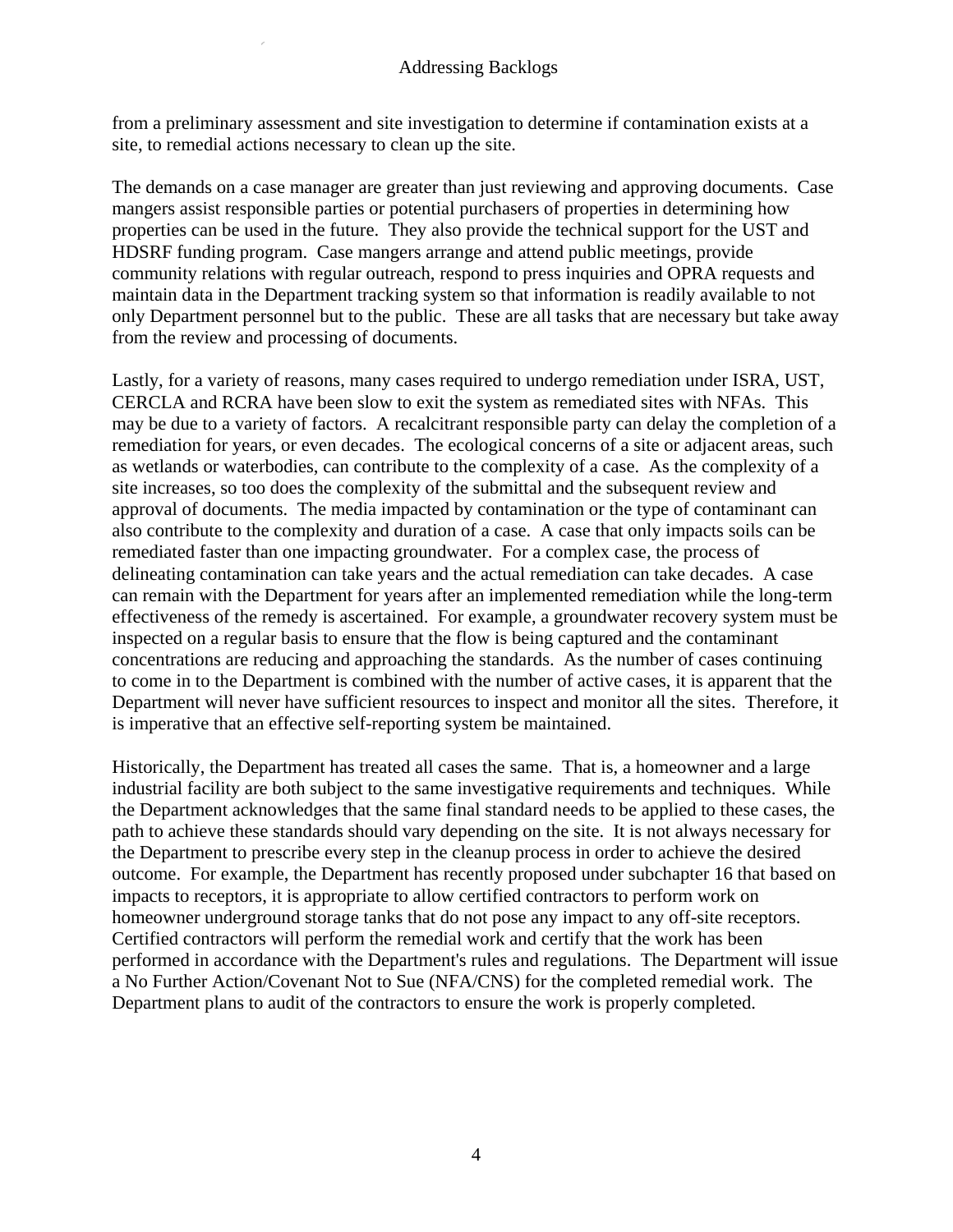## **Stakeholder comments:**

The Department presented seven options to address workload relief:

- Increase staffing. Staff could potentially be funded by higher fees for those who wish to pay for guaranteed Department review times (e.g. 30-60 day review times for all documents)
- Expand delegation to County Environmental Health Agencies (CEHA)
- **Eliminate the need for DEP staff to work on homeowner cases through Cleanup Star** program, an UST certification program, CEHA delegation, or other options.
- Expand Cleanup Star to handle additional lower risk cases
- Establish a Licensed Site Professional program similar to Massachusetts (LSP)
- Begin to use in-house contractors similar to EPA and other states
- Cease reviews on submittals that are not explicitly required by statute (NFA's for sites that have no history of contamination, homeowner UST removals).

Increase Staffing: Although there was strong support from some stakeholders for hiring the number of new staff required to address workload relief, it was noted that such an action would be difficult considering New Jersey's existing budget problems. DEP estimates 1000 new staff would be needed to ensure a 60-day turnaround on all submittals. That is not to say that limited additional staffing could not be considered. One stakeholder recommended converting the technical support staff (technical coordinators and geologists) to case managers.

Another stakeholder stated that the Site Remediation Program is "critically understaffed" and noted that staffing has been essentially flat for many years due to early retirement and retirement surges, work week reductions, and hiring freezes preventing backfilling of lost positions. They suggested such fixes as lifting the hiring freeze and increasing staffing, particularly for those positions that are "self-funded through fees or fines". They also suggested reducing the case backlogs through overtime projects, better prioritizing of sites by environmental and health considerations, and creating more realistic deadlines (not 60 days as stated earlier). Funding considerations included offering expedited reviews for a higher fee and increasing enforcement, legal action and fees to recoup costs to the Site Remediation Program.

Delegation to CEHAs: The Department noted that the option of further delegation of oversight of certain cases to CEHA agencies was not a promising alternative as many counties have similarly limited resources and Departmental funding is not available to fund additional CEHA obligations. It was noted that some counties currently have delegation agreements with the Department for homeowner UST cases but the level of funding the Department provides does not adequately cover the county's cost.

Homeowner Cases: The Department discussed a proposal for addressing the number of homeowner cases it reviews. The New Jersey Underground Storage of Hazardous Substances Act at N.J.S.A. 58:10A-24.3 requires the Department to establish and conduct examinations to certify persons as qualified to perform services on regulated and unregulated USTs. The department has developed a process using the UST certification regulations along with changes to both the Oversight and Technical rules to expedite the review of certain low risk cases. The Department has drafted rules for proposal in the New Jersey Register in the summer of 2008 to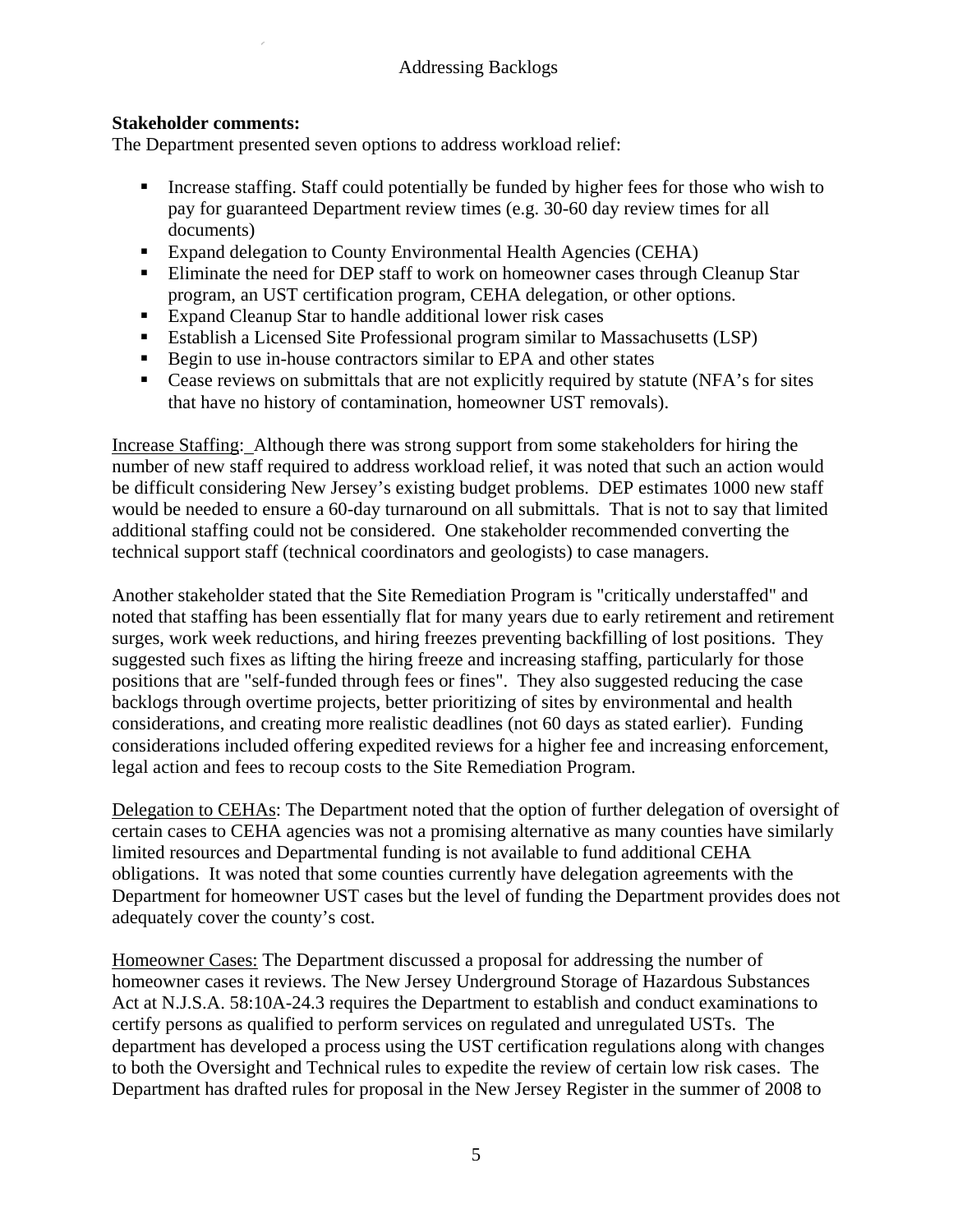establish a certification program for unregulated heating oil tank systems (mostly homeowner tanks) consistent with the statute. The proposal will require all homeowners to use a contractor certified by the Department to conduct remediation of their tank in order to get a NFA letter from the Department. Remediation of the majority of homeowner cases is straightforward and these sites pose minimal risk to public health and the environment. As such, upon certification by the environmental contractor, these cases will receive an NFA. The Department will conduct the appropriate audits to ensure compliance with the regulations and protection of human health and the environment. Those cases that impact receptors will continue to receive direct Department oversight. Eliminating the majority of homeowner cases from direct Department oversight will free up case managers to focus on higher priority cases. Once the rules are issued, the Department anticipates that 90% of the unregulated tank cases will be processed using the expedited procedures. It is anticipated that the processing time will be reduced from an average of six to twelve months to approximately 2 weeks.

Establish a License Site Professional Program (LSP): In 1991, the Massachusetts Department of Environmental Protection (MADEP) was faced with a tremendous backlog of cases needing remediation, and suspected that there were many more sites that had yet to be identified and were potentially more dangerous than the sites currently in the system. Less than 24% of the known sites were in the process of being assessed or cleaned up and of those, less than 54% were priority sites. The cleanups were proceeding slowly and less contaminated sites failed to move at all. Environmentalists were concern that too few sites were being investigated and remediated and that there was no comprehensive site discovery program; the business community was frustrated by delays or inability to obtain the necessary MADEP approvals; and the MADEP was overwhelmed by inadequate resources to allow the agency to identify, assess, and remediate the number of sites mandated by law. In response, reforms were instituted in 1993 to improve the efficiency and effectiveness of the program.

One major piece of the reform was the creation of the Licensed Site Professional (LSP) program. The LSP program established a licensing process for individuals and business firms engaged in the practice of remediating contaminated sites. The law required the use of a LSP to oversee the assessment and remediation of most contaminated sites. LSPs are hired by property owners and other responsible parties to oversee the assessment and cleanup of contamination and ensure that these actions are performed in compliance with the standards. The LSP gathers and evaluates information and recommends a remedy. The recommendations are contained in a written opinion signed by both the LSP and responsible party. Most opinions do not require MADEP approval for cleanup to proceed. Once a cleanup is completed, the LSP submits a final opinion to the MADEP stating that the property has been remediated in accordance with the standards.

A board, independent of the MADEP, is responsible for granting, denying, suspending and revoking a professional's license and issuing penalties against the LSP. The board also works with the MADEP to establish the requirements and credentials necessary for an individual or business firm to obtain a license. A license is obtained based on education, experience and passing an examination on applicable regulations and standards. In order to maintain a license, the LSP must meet and maintain professional standards set by the Board. The Board is authorized to take action again LSPs whose work fails to meet the standards.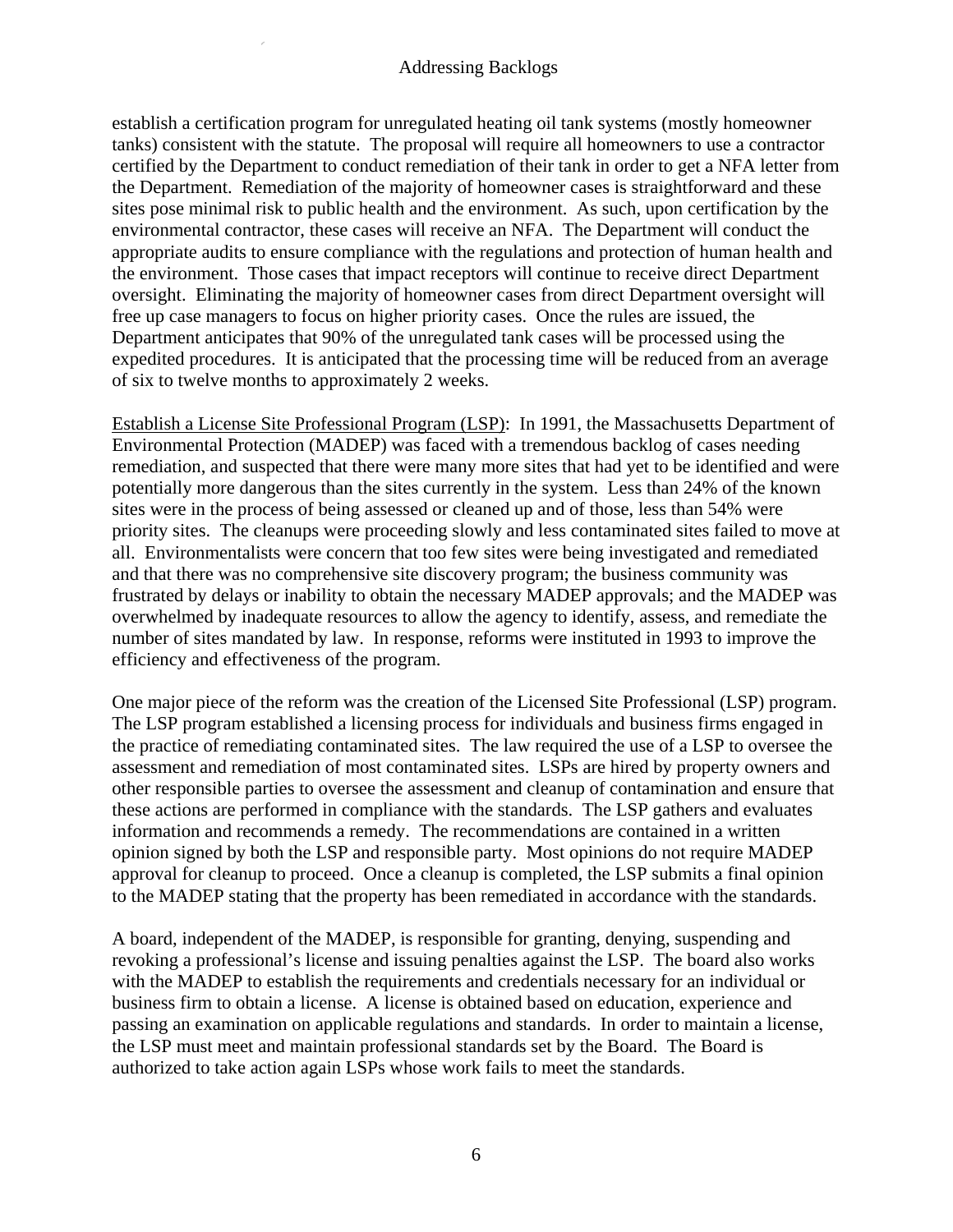The MADEP is required to annually audit at least 20% of all completed sites. The level of the audit is dependent on the complexity of the cleanup.

If such a program were adopted in New Jersey, the Department could identify the types of cases that a LSP can oversee. Delegating the responsibility to oversee the remediation of contaminated sites to a LSP would allow the Department to focus its limited resources on the highest priority and most complex cases; dedicate its resources to enforcement; and audit the LSP submittals. All agreed that creation of a LSP program will take significant time, 2-3 years. Legislation would be needed to provide authority for such a program. In addition, the time necessary to create a licensing board and develop a testing program would be lengthy. Some stakeholders supported the LSP program with the provison that the Department have proper oversight and auditing of the licensed professionals.

The environmental community and union representatives do not favor a LSP program. Concerns ranged from "privatization" to potential collusion between consultants and remediating parties. Additionally noted was the fact that this work was inherently governmental and should not be delegated to third parties. Individuals representing other associations and organizations were split in their support for a program exactly like Massachusetts and thought more discussion about detail would be necessary before support could be provided. Some did express agreement for licensing of consultants. In general, the development community was in favor of the Department remaining the entity that issued NFA's.

Use of In-house Contractors: The option to use in-house contractors to review documents was not discussed in detail at the stakeholder meetings. The Department is further evaluating the use of in-house contractors in a support role to alleviate backlogs. Many environmental regulatory agencies, including those in Delaware and Pennsylvania, as well as the USEPA have expanded their resources through the use of remedial action contracts. These contracts provide manpower that has the same technical capabilities as agency staff to assist the agency in performing its work. Contractors can be tasked with reviewing technical data, summarizing issues or concerns and providing recommended actions to agency personnel; thereby, freeing up agency personnel to concentrate on priority work.

As stated earlier, one stakeholder strongly opposes "privatization" and "outsourcing" such as contracting support services with outside contractors that perform "parallel" work continued to be conducted by DEP employees. The stakeholder believes the program's level of control is undermined by using outside experts. Second, the Stakeholder suggests it would be more costly to the State to utilize contractors that build in benefits and overhead to the price of their work than it would be to hire additional staff. Third, they state that the DEP could be taking an enforcement action against a party using the same consultant we have now hired to represent the Department.

NFAs: The option to refuse to review requests for NFAs not required by the Department was not discussed in detail at the stakeholder meetings. One stakeholder did comment that they were surprised to learn that the program issues NFAs on sites that have no discharge and believed we should better educate the appropriate parties that the NFA is unnecessary in these cases.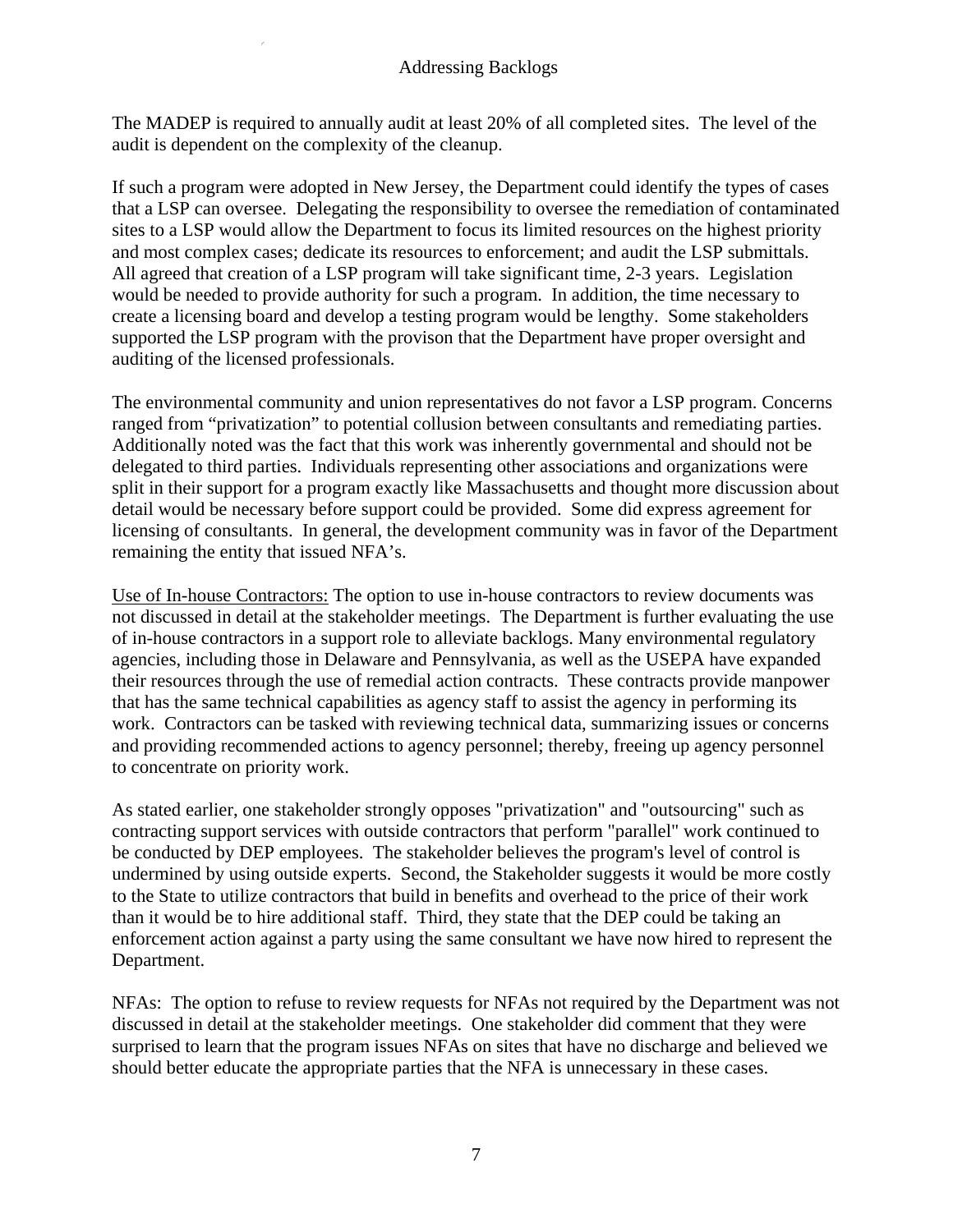In addition to regulatory and legislative solutions, stakeholders discussed policy changes to address the problem. The regulated community noted that the delineation phase of site remediation takes an inordinate amount of time. The concern articulated was that case managers apply the Technical Requirements for Site Remediation too conservatively, requiring data that may not be necessary in making decisions to delineate the contamination at a site. The regulated community and the Department agreed that case managers should apply the Technical Requirements for Site Remediation in a reasonable manner, considering site-specific conditions. Further, the regulated community suggested the use of a performance-based rather than a prescriptive regulatory model for determining the remediation requirements at a site. This could save time and money by allowing persons responsible for conducting the remediation to have less contact with Department case managers. This would take into consideration the differences in site conditions, and not require a "cookie cutter" approach to site remediations. For example, the compliance points at a site could be based on site use and the presence of receptors. The regulated community also suggested that a performance-based system would need a stronger enforcement model in order to keep parties motivated to do things correctly. (see Performance vs. Prescriptive white paper.)

## **Other States:**

## Massachusetts:

The Massachusetts DEP (MADEP) uses LSPs to oversee the cleanup of most contaminated sites. An LSP is an environmental scientist or engineer experienced in performing site cleanups. A board independent of the MADEP licenses LSPs. A license is obtained based on education, experience and passing an examination on applicable regulations and standards. In order to maintain a license, the LSP must meet and maintain professional standards set by the Board. The Board is authorized to take action again LSPs whose work fails to meet the standards.

LSPs are hired by property owners and other responsible parties and oversee the assessment and cleanup of contamination and ensure that these actions are performed in compliance with the standards. The LSP gathers and evaluates information and recommends a remedy. The recommendations are contained in a written opinion signed by both the LSP and responsible party. Most opinions do not require DEP approval for cleanup to proceed. Once a cleanup is completed, the LSP submits a final opinion to the MADEP stating that the property has been remediated in accordance with the standards.

The MADEP is required to annually audit at least 20% of all completed sites. The level of the audit is dependent on the complexity of the cleanup.

#### Connecticut:

The Connecticut DEP (CTDEP) also uses Licensed Environmental Professionals (LEP) to oversee the cleanup of contaminated sites. The licensure and issuance, re-issuance, and suspension or revocation of licenses of LEPs is conducted by a board established within the CTDEP. The LEP can verify that an investigation has been conducted and a remediation has been completed in accordance with the standards for an established category of cases.